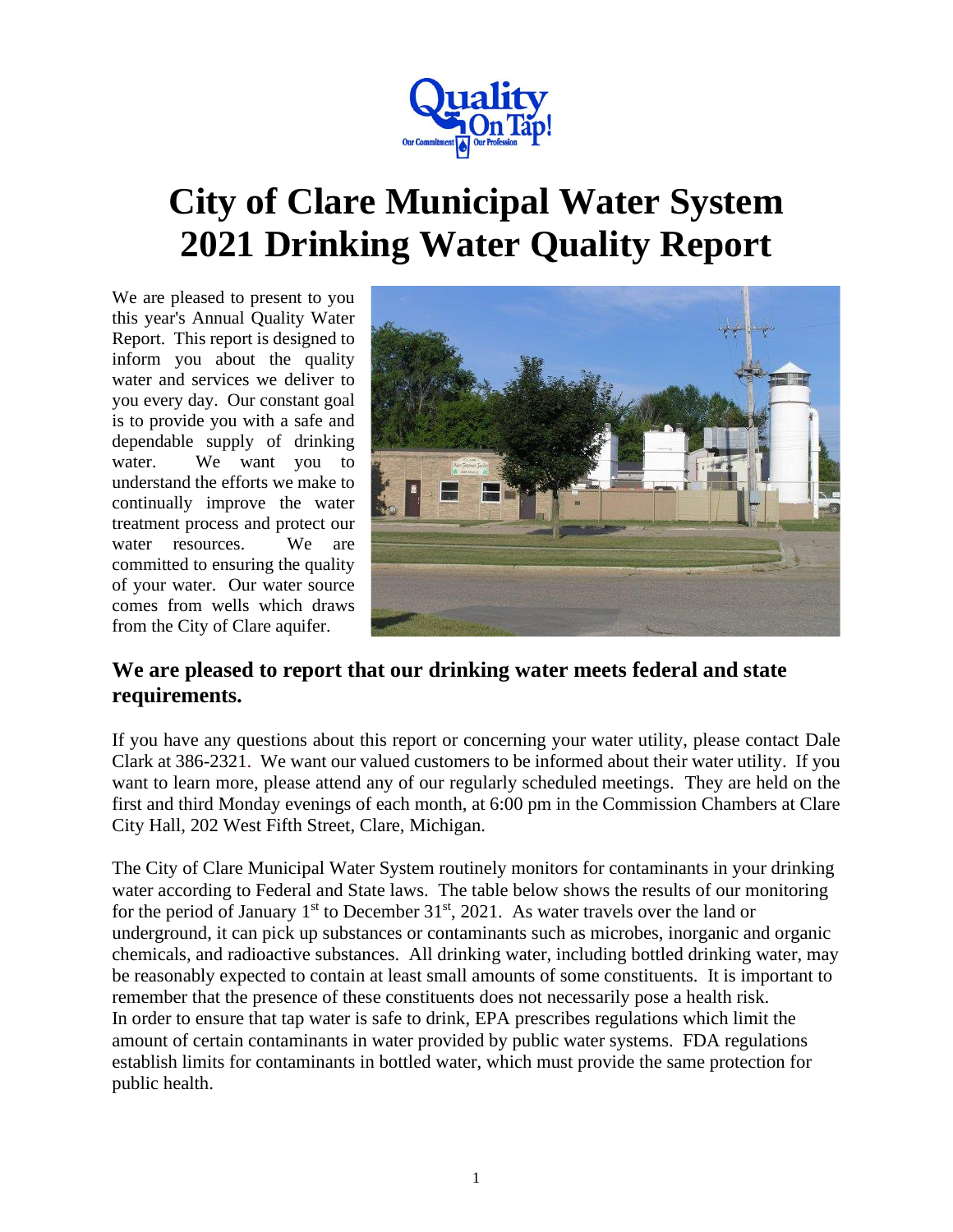

The sources of drinking water (both tap water and bottled water) include rivers, lakes, streams, ponds, reservoirs, springs, and wells. As water travels over the surface of the land or through the ground, it dissolves naturally occurring minerals and, in some cases, radioactive material, and can pick up substances resulting from the presence of animals or from human activity.

#### **Contaminants that may be present in source water:**

- 1) Microbial contaminants, such as viruses and bacteria, which may come from sewage treatment plants, septic systems, agricultural livestock operations, and wildlife.
- 2) Inorganic contaminants, such as salts and metals, which can be naturally occurring or result from urban storm water runoff, industrial or domestic wastewater discharges, oil and gas production, mining, or farming.
- 3) Pesticides and herbicides, which may come from a variety of sources such as agriculture, urban storm water runoff, and residential uses.
- 4) Organic chemical contaminants, including synthetic and volatile organic chemicals, which are by-products of industrial processes and petroleum production, and can also, come from gas stations, urban storm water runoff, and septic systems.
- 5) Radioactive contaminants, which can be naturally occurring or be the result of oil and gas production and mining activities.

In the following table, you will find many terms and abbreviations you might not be familiar with. To help you better understand these terms we've provided the following definitions:

*Average (Avg)* – A running average of all samples collected during the reporting period.

*Maximum (Max)* – The maximum value of all samples used to calculate the Average. This is the upper part of the range of sample values.

*Minimum (Min)* – The minimum value of all samples used to calculate the Average. This is the lower part of the range of sample values.

*Non-Detects (ND)* – laboratory analysis indicates that the constituent is not present.

*Parts per million (ppm) or Milligrams per liter (mg/l)* – one part per million corresponds to one minute in two years or a single penny in \$10,000.

*Parts per billion (ppb) or Micrograms per liter* – one part per billion corresponds to one minute in 2,000 years, or a single penny in \$10,000,000.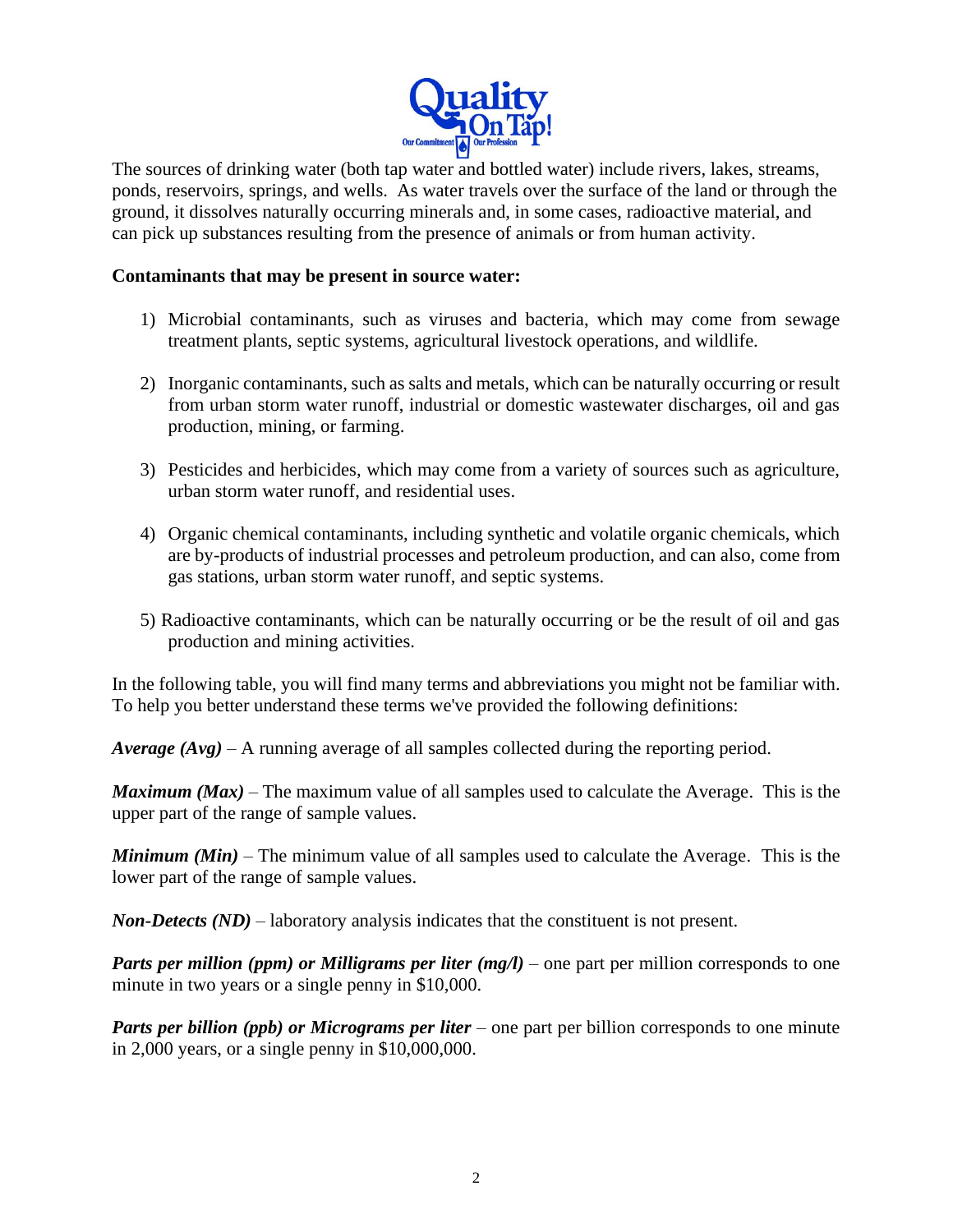

*Action Level (AL)* – The concentration of a contaminant, which, if exceeded, triggers treatment or other requirements, which a water system must follow.

*Treatment Technique (TT)* – A treatment technique is a required process intended to reduce the level of a contaminant in drinking water.

*Maximum Contaminant Level (MCL)* – The "Maximum Allowed" is the highest level of a contaminant that is allowed in drinking water. MCL's are set as close to the MCLG's as feasible using the best available treatment technology.

*Maximum Contaminant Level Goal (MCLG)* – The "Goal" is the level of a contaminant in drinking water below which there is no known or expected risk to health. MCLG's allow for a margin of safety.

*Maximum Residual Disinfectant Level (MRDL)* – The highest level of a disinfectant allowed in drinking water. There is convincing evidence that addition of a disinfectant is necessary for control of microbial contaminants.

*Maximum Residual Disinfectant Level Goal (MRDLG)* – The level of a drinking water disinfectant below which there is no known of expected risk to health. MRDLG's do not reflect the benefits of the use of disinfectants to control microbial contaminants.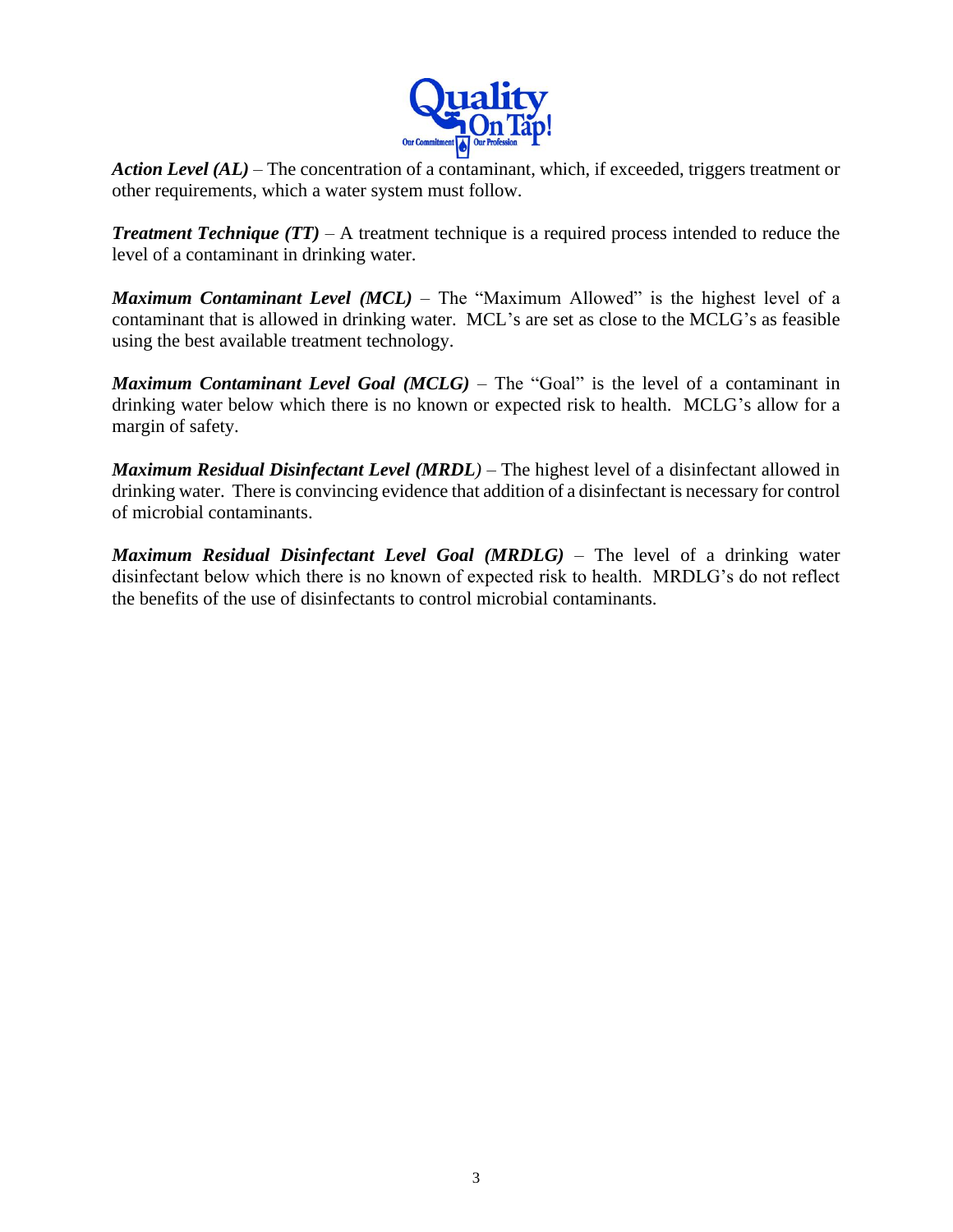

| <b>TEST RESULTS</b>                                                         |                         |                                         |                                    |                |                                                          |                |                                                                                                              |
|-----------------------------------------------------------------------------|-------------------------|-----------------------------------------|------------------------------------|----------------|----------------------------------------------------------|----------------|--------------------------------------------------------------------------------------------------------------|
| Contaminant                                                                 | <b>Violation</b><br>Y/N | Level<br><b>Detected</b>                | Unit<br><b>Meas</b><br>urem<br>ent | <b>MCLG</b>    | <b>Number</b><br>of<br><b>Samples</b><br><b>Above AL</b> | <b>MCL</b>     | <b>Likely Source of Contamination</b>                                                                        |
| 1. Arsenic<br>Most recent analysis<br>performed 4/15/20                     | N                       | .002                                    | ppb                                | $\mathbf{0}$   |                                                          | 10             | Erosion of natural deposits; runoff<br>from orchards; runoff from glass<br>and electronics production wastes |
| 2. Barium<br>Most recent analysis<br>performed 2/22/11                      | N                       | .07                                     | ppm                                | $\overline{c}$ |                                                          | 2              | Discharge of drilling wastes;<br>discharge from metal refineries;<br>erosion of natural deposits             |
| 3. Copper<br>90 <sup>th</sup> Percentile Value<br>$01/01/2021 - 06/30/2021$ | N                       | Result 500<br>Min 0.0<br><b>Max 600</b> | ppb                                | 1300           | $\mathbf{0}$                                             | $AL = 1300$    | Corrosion of household plumbing<br>systems; erosion of natural<br>deposits                                   |
| 90 <sup>th</sup> Percentile Value<br>$07/01/2021 - 12/31/2021$              | N                       | Result 500<br>Min 0.0<br>Max 600        | ppb                                | 1300           | $\boldsymbol{0}$                                         | $AL = 1300$    |                                                                                                              |
| 4. Lead *<br>90 <sup>th</sup> Percentile Value<br>$01/01/2020 - 06/30/2021$ | Y                       | Result 0<br>Min ND<br>Max <sub>3</sub>  | ppb                                | $\mathbf{0}$   | $\mathbf{0}$                                             | $AL=15$        | Lead service lines; corrosion of<br>household plumbing including<br>fittings and fixtures; erosion of        |
| 90 <sup>th</sup> Percentile Value<br>$07/01/2020 - 12/31/2021$              | N                       | Result 0<br>Min ND<br>Max 1             | ppb                                | $\mathbf{0}$   | $\boldsymbol{0}$                                         | $AL=15$        | natural deposits                                                                                             |
| 5. Fluoride                                                                 | N                       | Avg.90<br>Min .81<br>Max .98            | ppm                                | 4              |                                                          | $\overline{4}$ | Erosion of natural deposits; water<br>additive which promotes strong<br>teeth                                |
| 6. Nitrate (as Nitrogen)                                                    | N                       | .6                                      | ppm                                | 10             |                                                          | 10             | Runoff from fertilizer use;<br>leaching from septic tanks,<br>sewage; erosion of natural<br>deposits         |
| 7. Selenium -<br>Most recent analysis<br>2/22/11                            | N                       | .005                                    | ppb                                | 50             |                                                          | 50             | Discharge from petroleum and<br>metal refineries; erosion of natural<br>deposits; discharge from mines       |
| <b>Disinfectants and Disinfection By-Products</b>                           |                         |                                         |                                    |                |                                                          |                |                                                                                                              |
| 9. TTHM<br>[Total trihalomethanes]                                          | N                       | Avg 45<br>Min 4<br>Max 5                | ${\rm ppb}$                        | N/A            |                                                          | 80             | By-product of drinking water<br>chlorination                                                                 |
| 10. Chlorine                                                                | $\mathbf N$             | Avg .34<br>Min .19<br>Max .50           | ppm                                | 4              |                                                          | 4              | Water additive to control microbials                                                                         |
| 11. Total Haloacetic Acids                                                  | $\mathbf N$             | Avg 5<br>Min 2<br>Max 8                 | ppb                                | N/A            |                                                          | 60             | By-product of drinking water<br>chlorination                                                                 |
| <b>Per- and Polyfluoroalkyl Substances (PFAS)</b>                           |                         |                                         |                                    |                |                                                          |                |                                                                                                              |
| 13. Perfluorobutane<br>sulfonic acid (PFBS)                                 | N                       | Avg 3.23<br>Min <sub>3</sub><br>Max 5   | ppt                                | N/A            |                                                          | 420            | Discharge and waste from<br>industrial facilities; stain-resistant<br>treatments                             |
| 14. Perfluorohexane<br>sulfonic acid (PFHxS)                                | N                       | Avg 6.5<br>Min 5<br>Max 10              | ppt                                | N/A            |                                                          | 51             | Firefighting foam; discharge and<br>waste from industrial facilities                                         |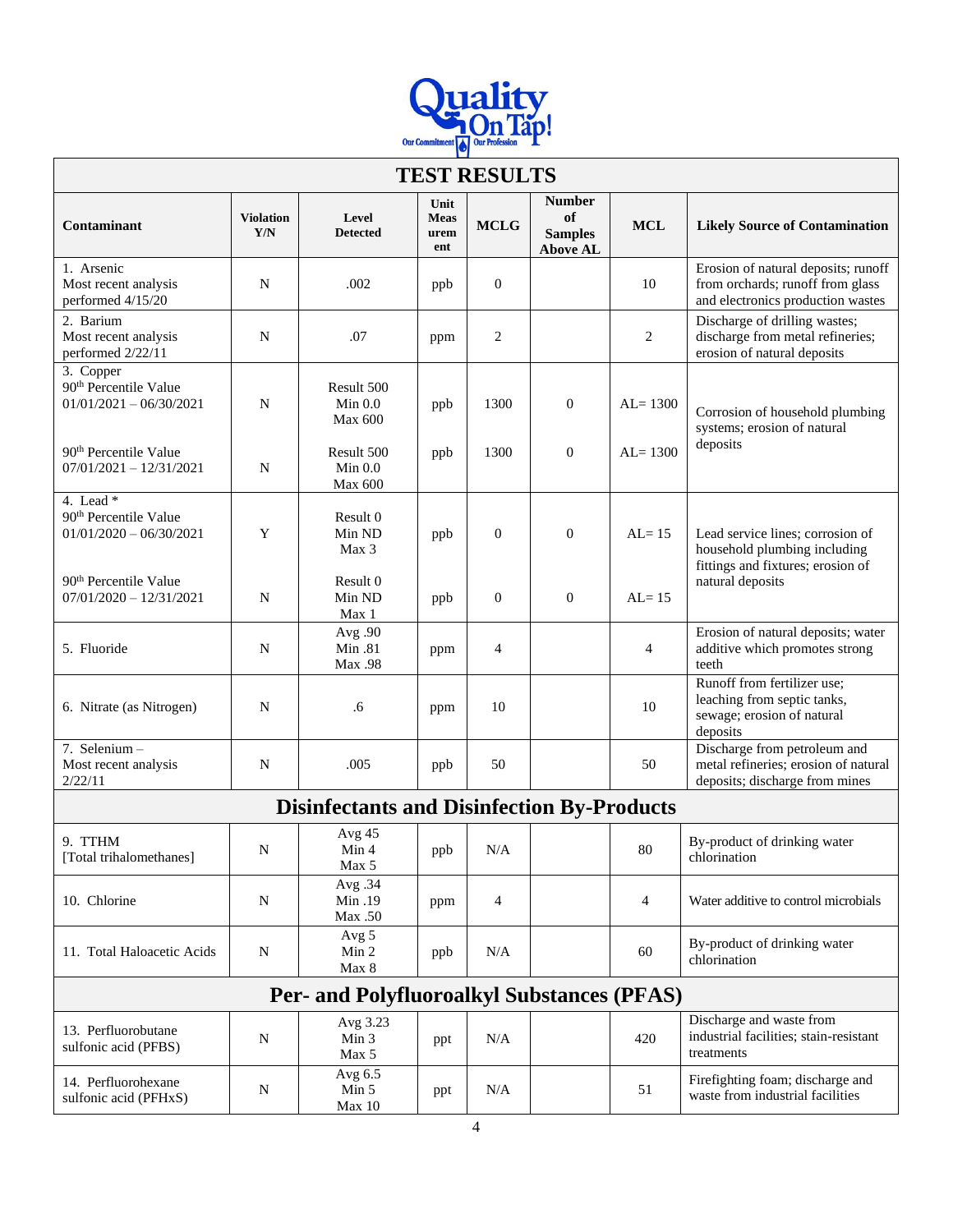

| 17. Perfluorooctane<br>sulfonic acid (PFOS) | N | Avg $3.6$<br>Min $3$<br>Max 5 | ppt | N/A |  | 16 | Firefighting foam; discharge from<br>electroplating facilities; discharge<br>and waste from industrial facilities |
|---------------------------------------------|---|-------------------------------|-----|-----|--|----|-------------------------------------------------------------------------------------------------------------------|
| <b>Unregulated Chemicals</b>                |   |                               |     |     |  |    |                                                                                                                   |
| 12. Sulfate                                 | N | 104                           | ppm |     |  |    | Natural occurring element in water<br>supply                                                                      |
| 13. Sodium                                  | N | 62                            | ppm |     |  |    | Natural occurring element in water<br>supply                                                                      |
| 14. Chloride                                | N | 107                           | ppm |     |  |    | Natural occurring element in water<br>supply                                                                      |

### **Estimated Number of Service Connections by Service Line Material**

| <b>Number of Lead Service Lines</b> | Number of Service Lines of Unknown Material | <b>Total Number of Service Lines</b> |
|-------------------------------------|---------------------------------------------|--------------------------------------|
|                                     |                                             | 1.237                                |

#### **What does this mean?**

All sources of drinking water are subject to potential contamination by substances that are naturally occurring or manmade. These substances can be microbes, inorganic or organic chemicals and radioactive substances. All drinking water, including bottled water, may reasonably be expected to contain at least small amounts of some contaminants. The presence of contaminants does not necessarily indicate that the water poses a health risk. More information about contaminants and potential health effects can be obtained by calling the Environmental Protection Agency's Safe Drinking Water Hotline at 1-800-426-4791.

MCL's are set at very stringent levels. To understand the possible health effects described for many regulated constituents, a person would have to drink 2 liters of water every day at the MCL level for a lifetime to have a one-in-a-million chance of having the described health effect.

\* If present, elevated levels of lead can cause serious health problems, especially for pregnant women and young children. Infants and children who drink water containing lead could experience delays in their physical or mental development. Children could show slight deficits in attention span and learning abilities. Adults who drink this water over many years could develop kidney problems or high blood pressure. Lead in drinking water is primarily from materials and components associated with service lines and home plumbing. The City of Clare is responsible for providing high quality drinking water, but cannot control the variety of materials used in plumbing components. When your water has been sitting for several hours, you can minimize the potential for lead exposure by flushing your tap for 30 seconds to 2 minutes before using water for drinking or cooking. If you have a lead service line it is recommended that you run your water for at least 5 minutes to flush water from both your home plumbing and the lead service line. If you are concerned about lead in your water, you may wish to have your water tested. Information on lead in drinking water, testing methods, and steps you can take to minimize exposure is available from the Safe Drinking Water Hotline at 1-800-426-4791 or at [http://water.epa.gov/drink/lead.](http://water.epa.gov/drink/lead)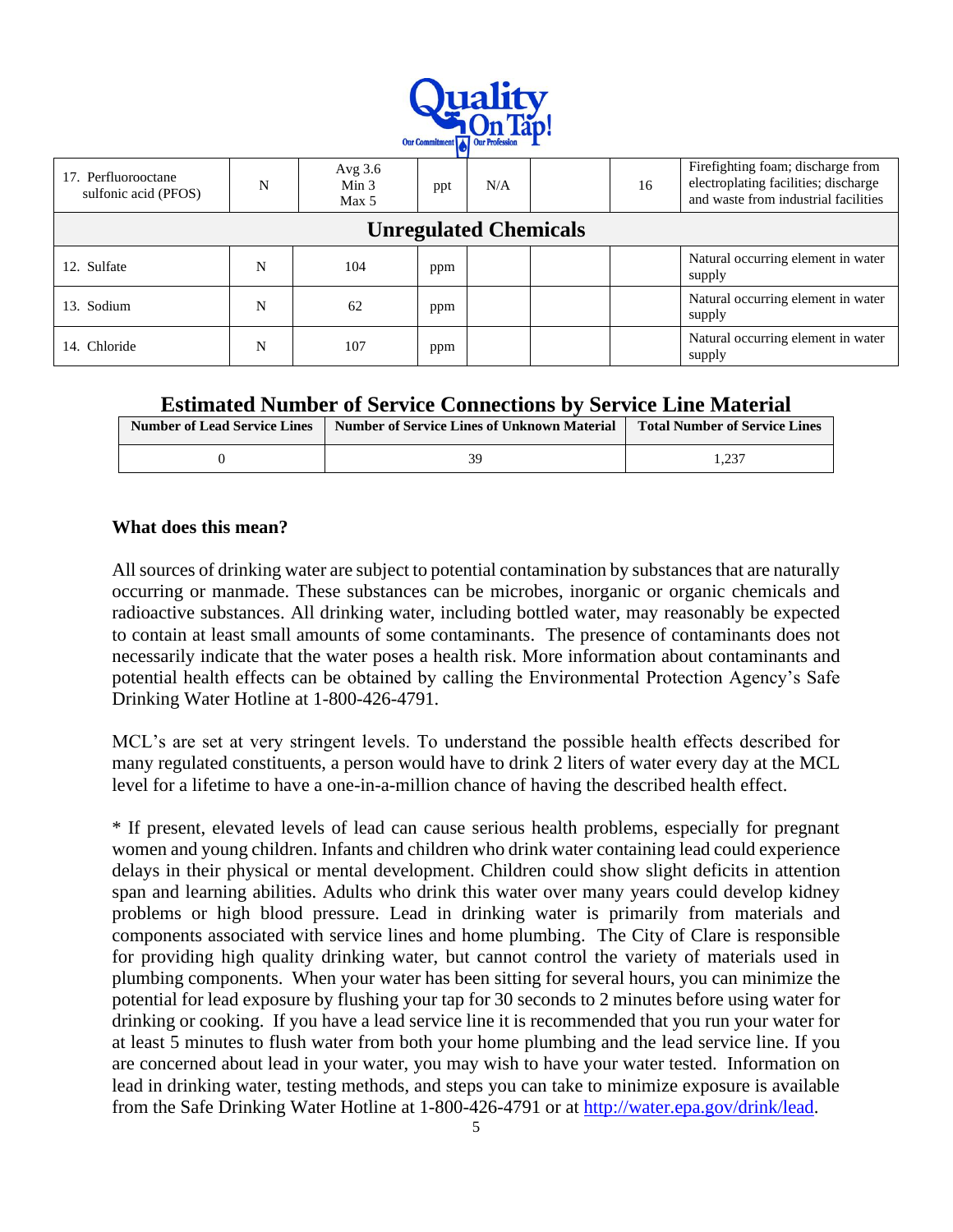

Some people may be more vulnerable to contaminants in drinking water than the general population. Immuno-compromised persons such as persons with cancer undergoing chemotherapy, persons who have undergone organ transplants, people with HIV/AIDS or other immune system disorders, some elderly, and infants can be particularly at risk from infections. These people should seek advice about drinking water from their health care providers. EPA/CDC guidelines on appropriate means to lessen the risk of infection by cryptosporidium and other microbiological contaminants are available from the Safe Drinking Water Hotline (800-426-4791).

The MDEQ and EPA performed additional analysis in 2002 under the Unregulated Contaminant Monitoring Rule (UCMR) for the presence of 2,4-Dinitrotoluene, 2,6-Dinitrotoluene, 4-4'-DDE, Acetochlor, DCPA di/mono acid degradate, EPTC, Molinate, MTBE, Nitrobenzene, Perchlorate and Terbacil. All compounds were not detected (ND).

The hardness of the City's water supply averaged 382 *mg/L* or 22.3 grains per gallon.

Please call our office if you have questions or wish a copy of this report, source water assessment, wellhead protection plan and/or UCMR results. Copies of this report results will also be made available at the Clare City Hall and the internet.

The staff of the City of Clare work very hard each and every day of the year to provide top quality water to every tap. We ask that all our customers help us protect our water sources, which are the heart of our community, our way of life and our children's future. Please contact our office for any information on how to protect our water resources.

Dale Clark Director of Water Treatment 989-386-2321 dclark@cityofclare.org